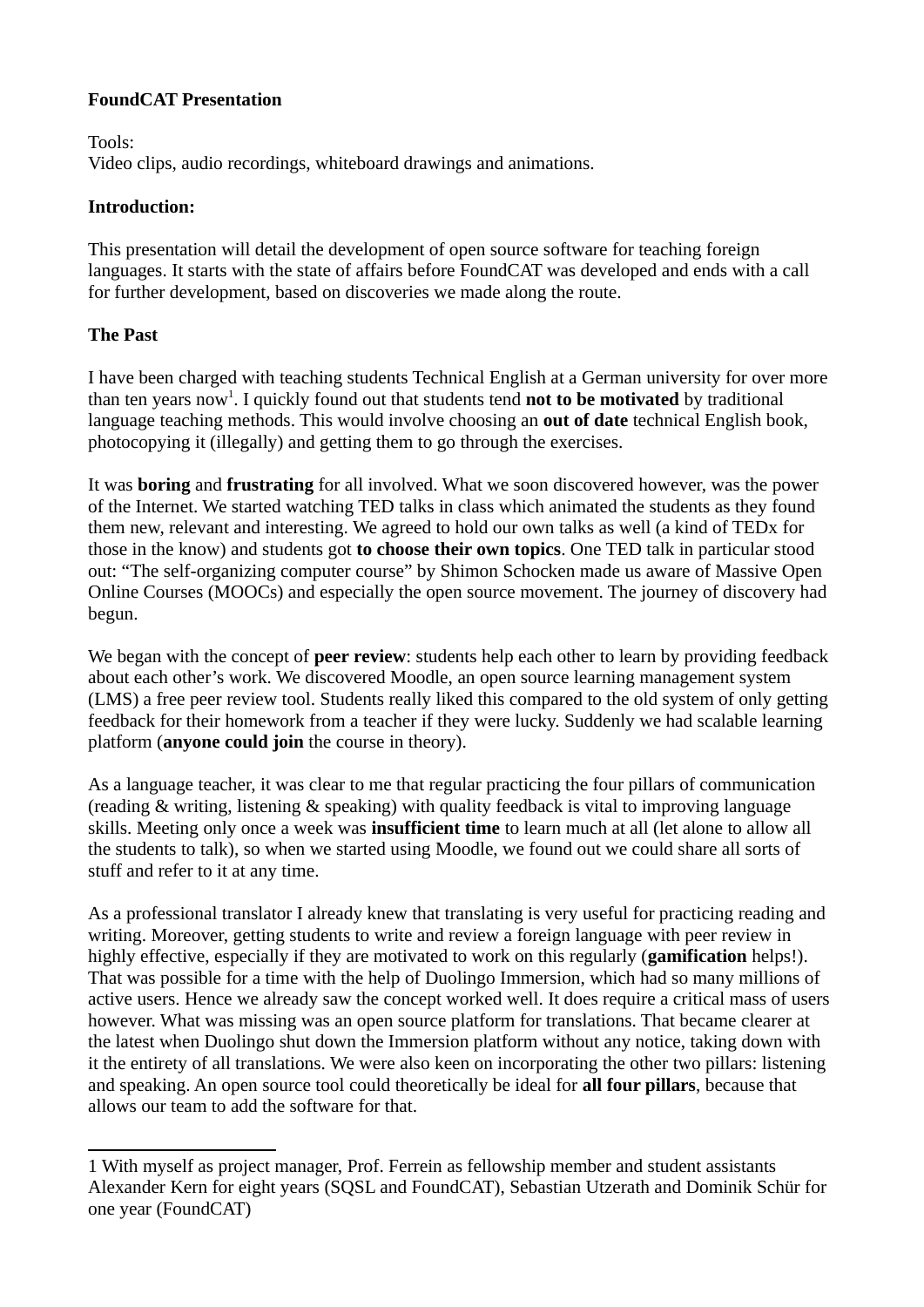Our team helped the E-learning team at the university, and especially Winfried Kock, to develop a peer review tool with their LMS platform ILIAS. The E-learning team went on to win a prize for their work in developing this feature. For us however, we wanted a more simple solution, and so we adopted Moodle. We still needed a translation tool and discovered that funds could be made available as part of the digitalization of university education in Germany.

So we decided to form a team to develop our own software. We proposed **FoundCAT** as a name for the project and based it on an open source CAT (Computer-Aided Translation) tool. FoundCAT (Free, open UNiversity CAT) was designed to help students by allowing them to be able to **learn at any time** through translating and correcting each other. They can also upload any text they like as long as it is free to copy. We started with German into English and then added English into German. Features include a **term base** (a glossary on steroids), and a comment feature for **providing feedback**, a **translation memory** for all the already translated sentences and finally, **machine translation** engines (most notable DeepL).

## **The Present**

We were looking to build a solution, which is simple, scalable, fun and effective in getting students to want to learn anytime, any place, anywhere (for example on a bus, or at home). FoundCAT is **unique** in that it is the **only learning platform that can offer crowd sourced translations**, which are freely accessible. Motivated students are able to **gain a great deal by using FoundCAT** in numerous ways. FoundCAT can be used for:

- 1. Translating sentences of a German text (e.g. FH Aachen press releases) one at a time (this allows for short every-day-activity and points/results for a minimum of work) – **this is motivating** because it's a **team effort** for a good cause (helping the uploader of the translation);
- 2. **Correcting** each other's mistakes (peer review) this motivates students because it's nice and fun to help each other and talk about what you're learning/share knowledge;
- 3. The **category of error** can be specified to help the students learn from their mistakes;
- 4. Unrestricted commenting on sentences and translations (talking to each other);
- 5. Adding terms to the term base;
- 6. Looking terms up in the term base (hover with the mouse over an underlined term);
- 7. Uploading their own homework texts (in English in this case);
- 8. Correcting each other's homework;
- 9. Suitable and motivating to do at least a little bit every day;
- 10. Students get **notification mails** when someone changes a segment they've translated or commented something;
- 11. **Points** are awarded for actions which contribute to learning (as part of gamification);
- 12. Continue learning after the course
- 13. A **help feature** (via Moodle chat & forum).

We placed FoundCAT on an internal server at the university for privacy reasons during development and then on a public server for anyone to access for free. Students in my Technical English class were invited to register and start translating. They are incentivised by gaining points for interacting such as adding new terms, translating sentences, providing feedback etc.

# **The Future**

We would like to further develop many features and are therefore looking for new funding patners and sponsors to achieve this. FoundCAT shows great potential for future development and widespread adoption. Additional features such as speaking and listening to voice messages, plus the